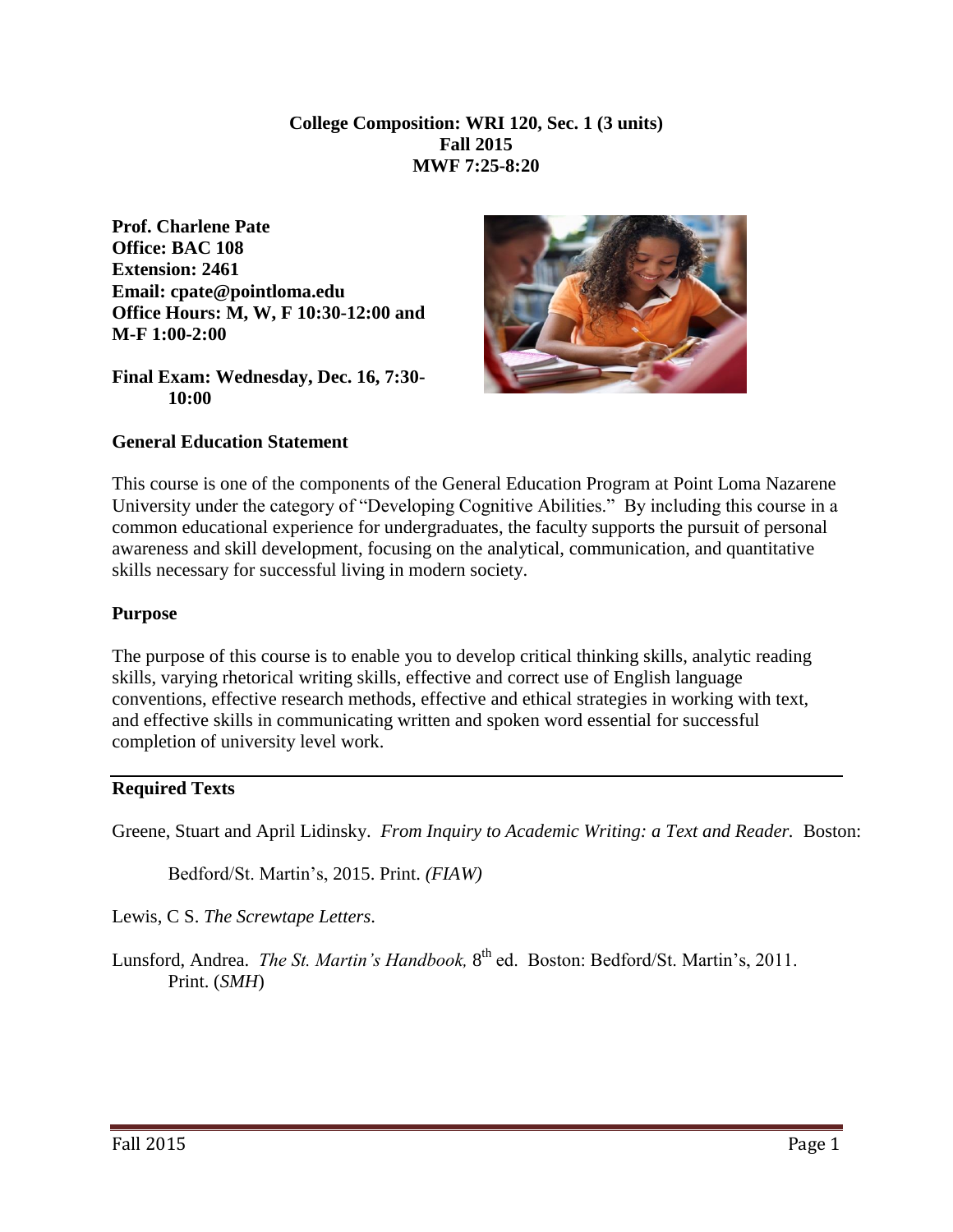## **Course Learning Outcomes**

Students will:

- 1. Apply English language conventions in various genres of academic writing.
- 2. Demonstrate knowledge of the stages of the writing process in academic writing: planning, drafting, organizing, composing, revising, and editing.
- 3. Evaluate and utilize rhetorical modes of organization to create written compositions.
- 4. Evaluate online sources of information for valid authority and expertise.
- 5. Apply documentiaon formats to cite research in written compositions.
- 6. Analyze texts to determine point-of-view, differing perspecitves, tone, purpose, audience, and theme.

#### **Course Policies and Requirements**

#### **Canvas: Students should familiarize themselves with the Canvas site for this class, which can be reached through "Student Access" within the institutional website (my.pointloma.edu).**

**Attendance:** Attendance is required. Missing class for other than medical emergencies or PLNU sanctioned excused absences will affect your grade, as per PLNU's online catalog. Note that arriving late or exiting class early three times will equal one absence.

**Class Preparation:** All homework assignments must be completed prior to class and typed unless specified otherwise. Some reading assignments will be discussed in class while others might be read individually but not discussed in class.

**Class Participation:** *Regular* contributions to class discussion are expected, including but not restricted to discussions of weekly readings, related experiential exercises, and open dialogue. Learning occurs in an environment of active participation; therefore, Writing 120 does not work well as a straight lecture course. The course is enriched when students share their thoughts on assigned readings and on their writing.

Late Paper Policy: Be sure to hand in your assignment on time or make a prior arrangement to submit the assignment at a time other than stated in the syllabus since late assignments are not accepted. No electronic submissions are accepted unless prior arrangements are made. No "make-ups" to in-class work will be accepted unless there is an emergency, illness, or excused absence and a make-up is scheduled in advance.

**E-Mail:** Please use e-mail for simple, logistical questions or clarifications. Write: "WRI120" in the subject line and use a proper heading and writing conventions in your e-mail writing. Allow 24 hours for a reply.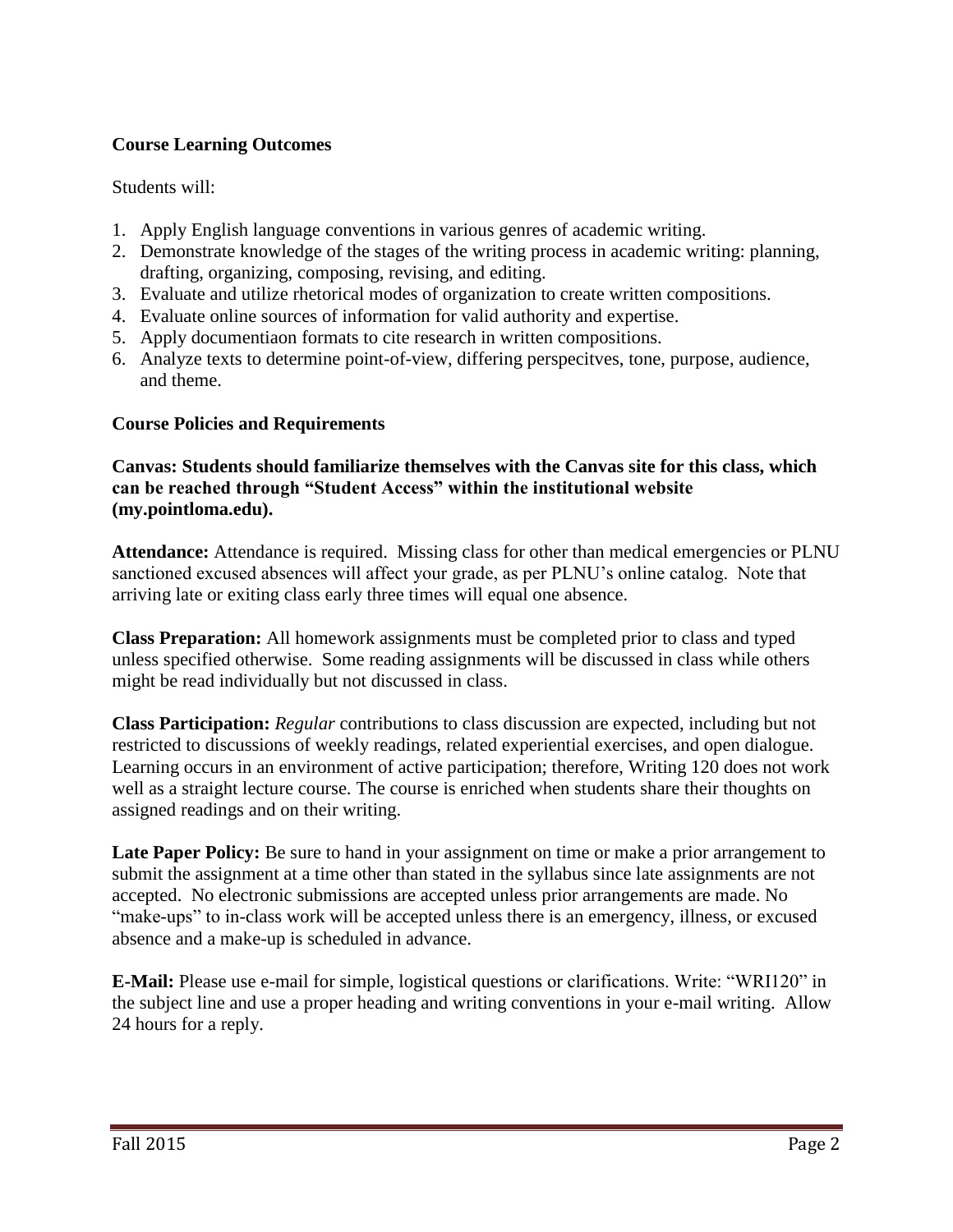**Cell phones:** Cell phones must be turned off during class and put away in a bag for the entire class session unless they are being used to complete an in-class assignment, assigned by the professor.

**Classroom Etiquette:** The classroom is a professional workplace; therefore, be sure to avoid wearing garments that cause distraction and undue attention.

**Public Discourse:** Much of the work we will do in this class is cooperative; thus, think of all your writing and speaking for and in class as public, not private discourse. By continuing in this class, you acknowledge that your work will be viewed by others in the class.

**Inclusive Language:** Because the Literature, Journalism, and Modern Language department recognizes the power of language, all public language used in this course including written and spoken discourse will be inclusive. This standard is outlined by all major academic style guides, including MLA, APA, and Chicago, and is the norm in university-level work.

Information from the MLA Handbook: "Because good scholarship requires objectivity, careful writers of research papers avoid language that implies unsubstantiated or irrelevant generalizations about such personal qualities as age, economic class, ethnicity, sexual orientation, political or religious beliefs, race, or sex" (MLA Handbook, Sections 1.10 and 1.11, on pp. 60-63 in the  $6<sup>th</sup>$  ed.).

**Academic Accommodations:** While all students are expected to meet the minimum standards for completion of this course as established by the instructor, students with disabilities may require academic accommodations. At Point Loma Nazarene University, these students are requested to file documentation during the first two weeks of the semester with the Academic Support Center (ASC), located in the Bond Academic Center. This policy assists the University in its commitment to full compliance with Section 504 of the Rehabilitation Act and the Americans with Disabilities Act. Section 504 (a) prohibits discrimination against students with special needs and guarantees all qualified students equal access to and benefits of PLNU programs and activities. Once the student files documentation, the ASC will contact the student's instructors and provide written recommendations for reasonable and appropriate accommodations to meet the individual learning needs of the student.

**LJML Department Policy on Plagiarism:** The Department of Literature, Journalism, and Modern Languages deems intellectual and academic integrity to be critical to academic success and personal development; therefore, any unethical practice will be detrimental to the student's academic record and moral character. Students who present the work of others, which includes but is not limited to borrowing another student's work, buying a paper, or using the thoughts or ideas of others as if their own (using information in a paper without citation), commit plagiarism. Students will be held accountable for plagiarized material whether the material was plagiarized intentionally or unintentionally. Plagiarized work will result in a failing grade for the assignment and possibly for the course. In either event, a written report will be filed with the department chair and area dean. The dean will review the report and submit it to the provost and the vice president for student development. It will then be placed in the student's academic file.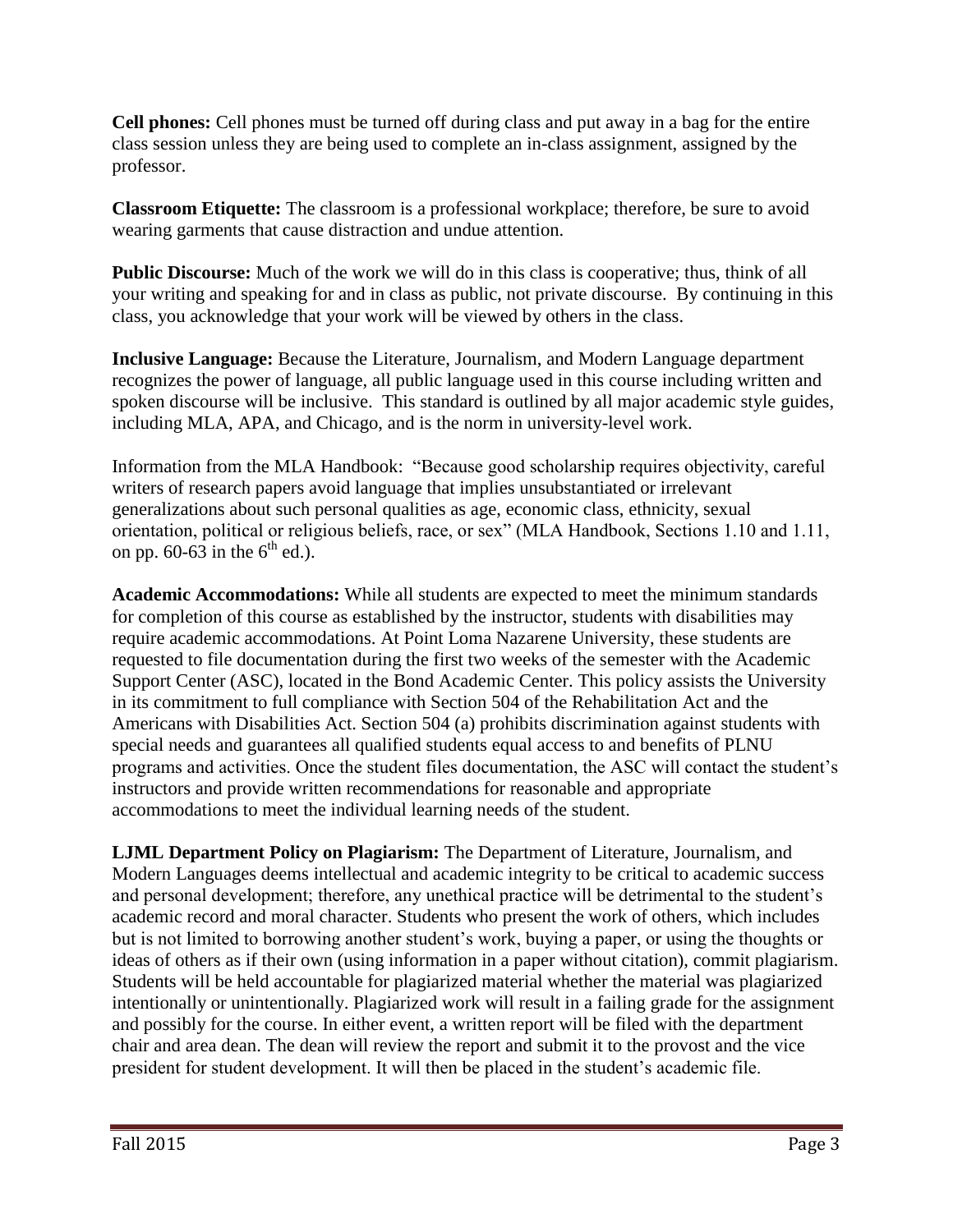**Writers' Studio:** Your first diagnostic essay score will reveal your strengths and weaknesses as a writer, thinker, and communicator on the college entry level. Your exam scores and your professor's discretion will determine whether or not you will benefit the most by enrolling in WRI 097, which is the Writing Skills Tutorial, held in the Writers' Studio. If your scores reveal that you would benefit most by enrolling in WRI 097, you will fulfill the requirements by working on your writing skills with trained tutors in the Writers' Studio once-a-week for 10 weeks within the first few weeks of the semester. You will be required to attend an introductory session to the Studio to learn about the Studio and to sign-up for a time to work with a writing consultant throughout the semester. The writing assignments you work on with the consultant will be writing assignments assigned in this writing course. Students who work in the Studio benefit greatly from the time spent working alongside a pedagogically trained fellow writer.

The fee for the Studio, WRI 097, is \$150.00. Should you discover you have the privilege of working in the Studio, know that the \$150.00 lab fee replaces a 3 unit, not-for-college credit, \$3,700.00 course your scores would have previously required you to take. Failure to complete WRI 097 will result in a failing grade in WRI 110 and a re-entry into the Studio the following semester to complete 10 sessions.

The diagnostic essay exam given the first week of the semester and the final exam focus on vocation. Vocation in this context includes your career path as well as the significant choices you make to live out God's call on your life. You will be given a variety of essays to help challenge and inspire you as you consider what God's call is for you.

## **Assignment Descriptions**

**Curriculum Requirements:** To complete this course each student must write 4 essays (two handwritten and two typed 4-5 pages), one research paper (10-12 pages), analyses of readings, classmates' writing, and of your own writing, in-class quick writes, read the assigned readings, and score with a passing grade on quizzes and tests.

#### *Essay and Research Assignments:*

Essay 1 – Sept. 2 -- Diagnostic (1000-1600 words written in class) Essay 2 – Sept. 23-- Narrative Essay Essay 3 – Oct. 9-- Rhetorical Analysis and Comparison Essay Research Paper (10-12 pages, not including Works Cited) – Nov. 23 *The Screwtape Letters*, Letter – Dec. 11 Final Exam (Essay): Wednesday, Dec. 16, from 7:30 -10:00 p.m.

**Paper Format**: The paper format for all papers is MLA Style, unless APA is agreed upon. Papers must be typed, double-spaced, and stapled together prior to coming to class. Submit assignments in black ink on 8.5"x11" white paper. Use 12-point Times New Roman, and use 1" margins. Do not include title pages. Include page numbers. Use *The St. Martin's Handbook*, the MLA website, or a current MLA style guide for style, grammar, format and citation questions. And be sure to keep a hard copy or an electronic backup of everything you submit to a professor.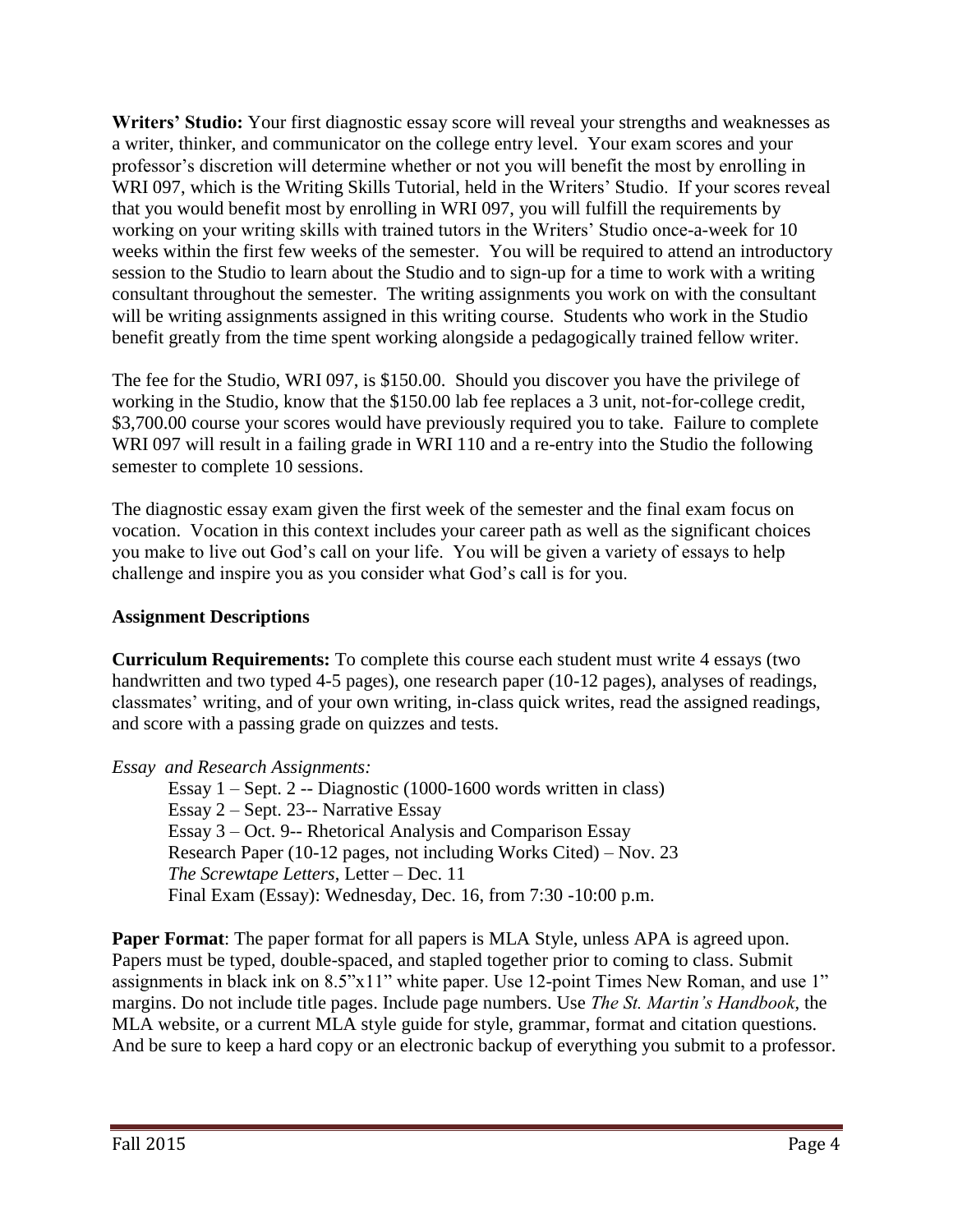**Research Paper Overview:** The intention for your research paper is to write an engaging, lively, persuasive text that tests theoretical boundaries, takes a calculated risk, and makes an argument based on substantiated evidence. In order to accomplish these writing goals, you must make warranted and qualified statements based on appropriate grounding, include backing by valid authorities on both side of your argument, and link your assertions logically and coherently. A Research Paper Checklist will be distributed mid-semester that will list the items required to be handed in with the final research manuscript.

**Conference sessions** are a required component of the course. In order to participate a sign-up sheet will be circulated in class and a copy will be posted by the professor's office door. Show up on time for your conference session and be ready to provide items requested.

**Audience Response (Peer reviews/peer edits**) gives readers opportunities to analyze and respond to writing and to practice critical thinking and communication skills. It also gives writers an opportunity to receive an audience's perspective and consider that perspective as the writer revises his/her manuscript.

Thoughtful self-assessment and peer reviews of manuscripts are important to your success and to that of your classmates. Remember that when engaged in the process of asking honest questions about the meaning and intentions of your fellow writer's draft, it develops inside you a new awareness of what it takes to communicate effectively in an essay. This review may need to be completed out of class.

## **Author's Reflection:**

An Author's Reflection must to be submitted with Essays 2, 3, and the research paper. Answer the following questions and submit your response with the final draft of each paper.

- 1. What is the strongest aspect of your final draft and why?
- 2. What is your favorite part about your draft or about the subject you chose to write?
- 3. What aspect of writing the draft did you struggle with the most?
- 4. What can you do to avoid encountering this type of struggle the next time you write an essay?
- 5. What part of your writing process did you find to be most helpful? (readings, in class write, outline, audience response, other)
- 6. Describe what you did to rewrite and revise your paper after the audience response.
- 7. What part of your writing process did you find to be the least helpful?
- 8. What new insight came to you about writing or about yourself as a writer as you were writing and revising?
- 9. How helpful was your audience's response in regard to helping you see what you hadn't seen in your paper? Please explain.
- 10. How did your responding to another writer's draft help you think about your own draft in a way you hadn't thought about it before the session? Please explain.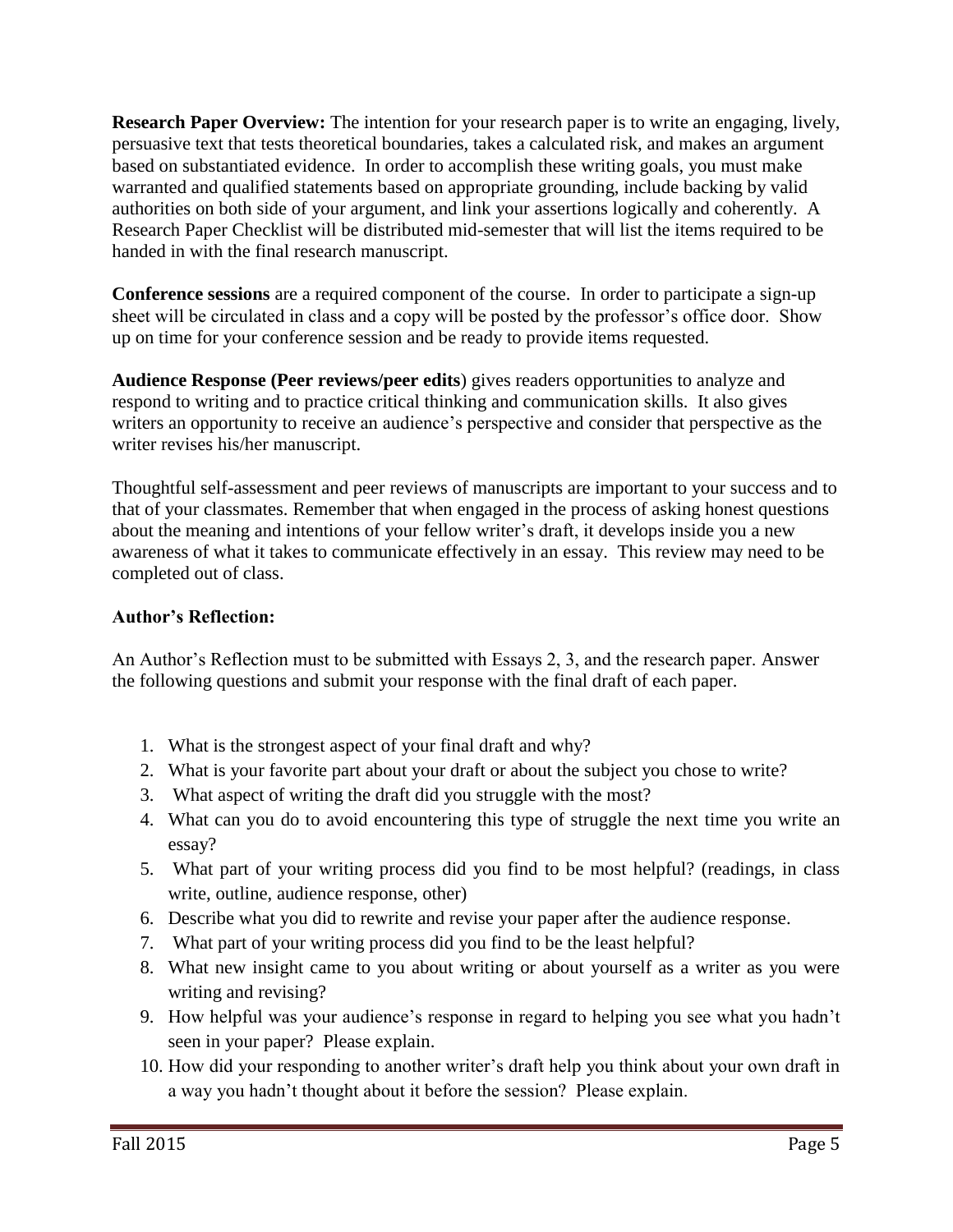**In-class quizzes** evaluate your skill at analyzing, identifying, and correcting editorial issues in text as well as identifying and creating various phrase and sentence structures. Quizzes will also evaluate your comprehension of course content.

**In-class activity** assignments are often opportunities for you to respond to or apply information from a particular reading of one of the course texts. A writing component will almost always be a part of these activities. Grammar and usage days include short practice sessions and discussion on the concepts and/or skill areas.

**Quick write Assignments** are written in class. If it is in response to a reading, do not merely summarize the text. I do not expect formal, finished essays to be written in the 5-10 minute writing sessions, although I do expect good editing skills to be used to the degree possible within the time limit.

**Final Examination:** The published time for the final examination is one of the considerations when enrolling for a course. Students are expected to arrange their personal affairs to fit the examination schedule which is **Wednesday, Dec. 16, 7:30-10:00.**

#### **Grading Approximations**

| Points | Description                           | Percentages                          |
|--------|---------------------------------------|--------------------------------------|
| 100    | In class activities and participation | 30% Essays                           |
| 100    | Quizzes                               | 35% Research process and paper       |
| 100    | Essay 1                               | 25% Quizzes, class assignments, etc. |
| 100    | Essay 2                               | 10% Final                            |
| 200    | <b>Research Paper</b>                 |                                      |
| 50     | The Screwtape Letters                 |                                      |
| 100    | Final Exam                            |                                      |

Total Points: 850

#### **Grading Scale**

| 93-100 | A     |
|--------|-------|
| 90-92  | $A -$ |
| 88-89  | $B+$  |
| 83-87  | B     |
| 80-82  | $B-$  |
| 78-79  | $C+$  |
| 73-77  | C     |
| 70-72  | $C-$  |
| 68-69  | $D+$  |
| 63-67  | D     |
| 60-62  | $D-$  |
|        |       |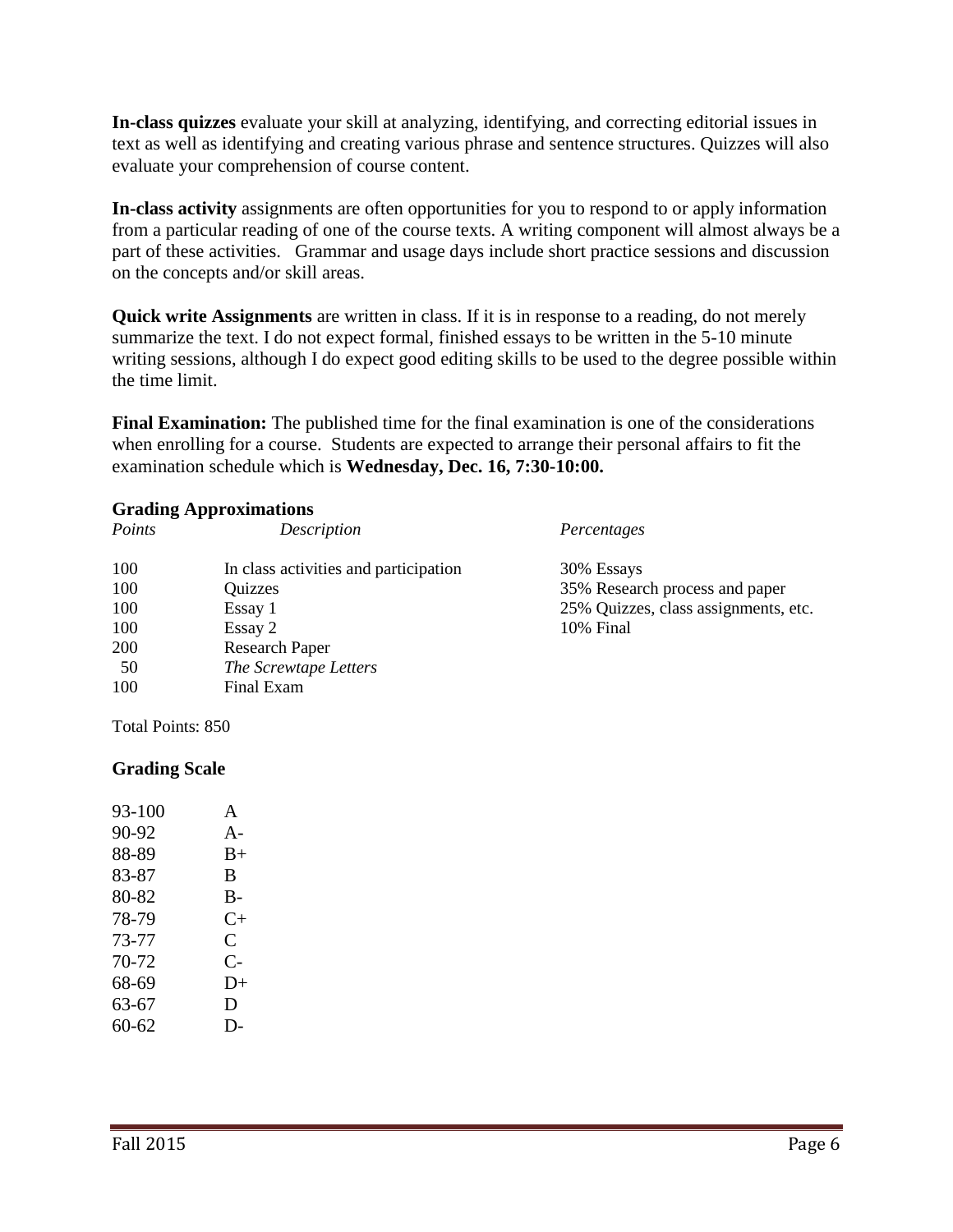# **Evaluation of Papers**

The following questions will be considered when papers are evaluated and graded. All questions may not be relevant to each assignment. Graded papers are usually handed back individually.

- Does the paper respond to the various parts of the prompt?
- Does the paper make an argument?
- Is the claim clear and plausible? Is it stated and contextualized effectively?
- Is there sufficient and relevant evidence to ground the claim?
- Does the paper effectively select and use material from the course readings to support and validate the analysis? Does it summarize, paraphrase, and quote ethically and effectively?
- Does the paper use all relevant details from the readings both to support the claim and to provide a context for the case being made? Does it ignore material that should be taken into account?
- Does the paper demonstrate an awareness of how the argument being proposed fits into the larger set of claims made about the topic in our course readings?
- Does the paper work through the complexities of the material (as opposed to oversimplifying or over-generalizing)?
- Is the paper well organized?
- Does it cite material from the sources using MLA documentation style?
- Are there sentence structure problems or grammatical errors that interfere with the meaning?

# **Evaluation Standards**

• An "A" essay demonstrates excellent work. It has something to say and says it well. It develops its argument clearly and consistently, demonstrating a complex understanding of the assignment and does so using varied sentence structure. It often rises above other essays with particular instances of creative or analytical sophistication. There may be only minor and/or occasional grammatical errors.

• A "B" essay demonstrates good work. It establishes a clear claim and pursues it consistently, demonstrating a good understanding of the assignment. It may contain some mechanical difficulties but not so many as to impair the clear development of the main argument or disrupt the reading. While a "B" essay is in many ways successful, it lacks the originality and/or sophistication of an "A" essay.

• A "C" essay demonstrates adequate work. It establishes an adequate grasp of the assignment and argues a central claim. In addition, the argument may rely on unsupported generalizations or insufficiently developed ideas. It may also contain grammatical errors that disrupt the reading and meaning.

• Work that earns a grade of "D" or "F" is often characterized by the following problems: it fails to demonstrate an adequate understanding of the assignment; it fails to articulate an adequate argument; and/or it contains significant grammatical problems that consistently disrupt the reading and meaning.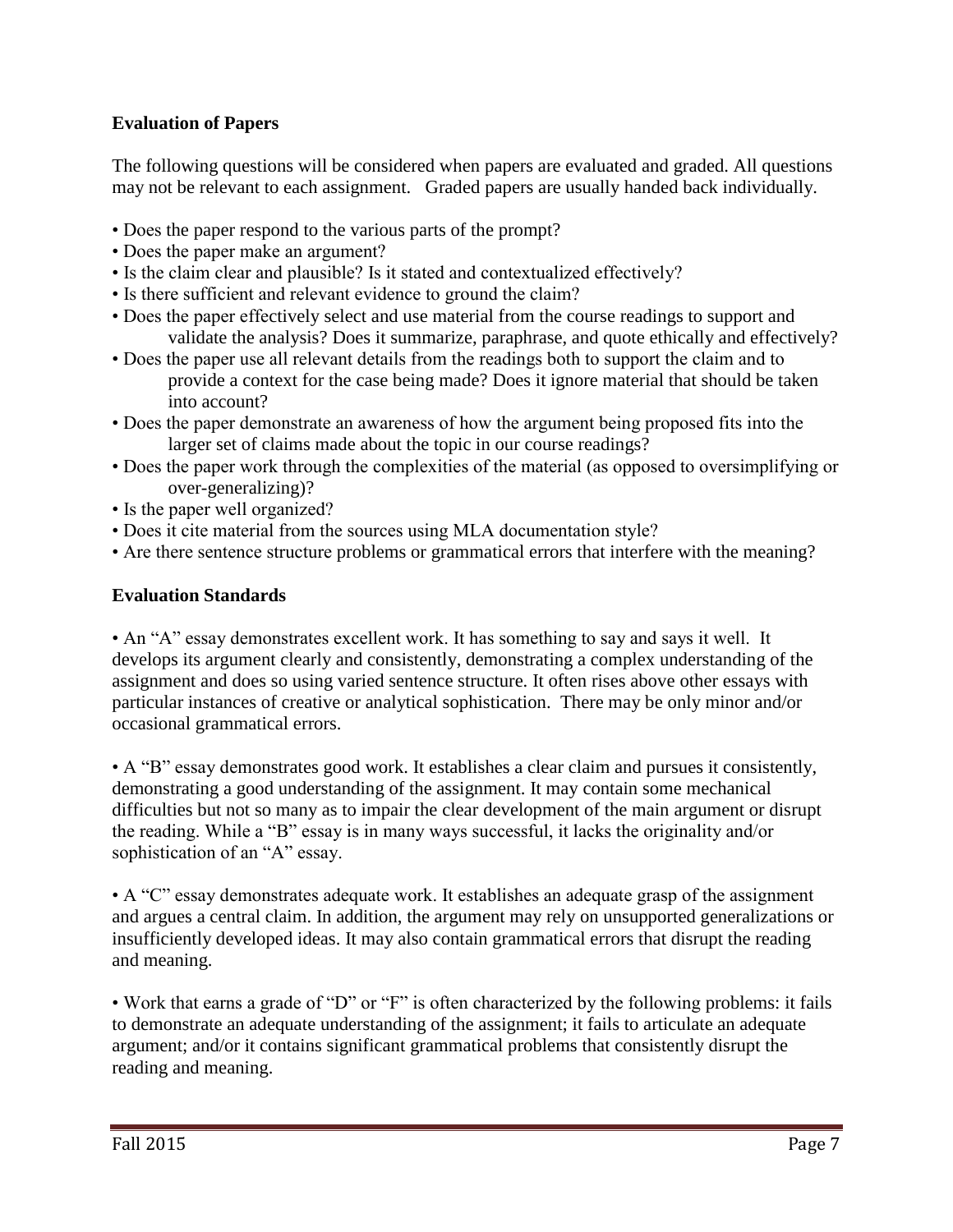# **Course Schedule**

# *Subject to Change*

| <b>Date</b> | Assignments                                                                                                                                                             |  |
|-------------|-------------------------------------------------------------------------------------------------------------------------------------------------------------------------|--|
|             | Week 1                                                                                                                                                                  |  |
| 9/1         | T Introduction to class                                                                                                                                                 |  |
| 9/2         | W Read: SMH Ch. 1 and 2                                                                                                                                                 |  |
|             | <b>Essay 1</b> (diagnostic/assessment) hand-written in class                                                                                                            |  |
| 9/4         | F Read: SMH Ch. 3; Discuss Essay                                                                                                                                        |  |
|             | Due: a typed two to three page letter to Prof. Pate describing your reading and                                                                                         |  |
|             | writing experiences. Use the questions on $FITAW$ p. 28 # 1 to guide your reflection as                                                                                 |  |
|             | both a reader and a writer. Simply change the word "reader" to "writer" to reflect<br>upon yourself as a writer. Summarize your reading and your writing experiences in |  |
|             | your letter and then discuss what you hope to gain from this course, how you will                                                                                       |  |
|             | invest in it, and anything you want me to know about you. Use SMH p. 326 for letter                                                                                     |  |
|             | format.                                                                                                                                                                 |  |
|             | Week 2                                                                                                                                                                  |  |
| 9/7         | M Labor Day - No Class                                                                                                                                                  |  |
| 9/9         | W Read: SMH Chaps. 4 and 5; Reviewing, revising, editing, reflecting, and paragraph                                                                                     |  |
|             | practicum with diagnostic essay; discuss Essay 2                                                                                                                        |  |
| 9/11        | <b>Due:</b> Typed chart of technology use; <b>Read:</b> SMH Ch. 6 and FITAW pp. 98-105; set<br>F                                                                        |  |
|             | up grammar groups                                                                                                                                                       |  |
|             | Week 3: Grammar Blitz Week and Write Essay 2                                                                                                                            |  |
| 9/14        | M Read: SMH Chaps. 36 and 37; Grammar practicum: Dr. De 1 (in class)                                                                                                    |  |
| 9/16        | W Due: De 2 and 3; Read: SMH Ch 43; Grammar practicum: Dr. De 4 (in class)                                                                                              |  |
| 9/18        | F Due: Dr. De 5 practice sentence type analysis and punctuation use: Dr. De 8-10 (in                                                                                    |  |
|             | class)                                                                                                                                                                  |  |
|             | Week 4                                                                                                                                                                  |  |
| 9/21        | M Due: Effect of Technology Essay 2 completed rough draft for audience response                                                                                         |  |
| 9/23        | W Due: Effect of Technology Essay 2 revised final draft with Author's Reflection;                                                                                       |  |
|             | Read: FITAW Ch. 1                                                                                                                                                       |  |
| 9/25        | F Read: FITAW Ch. 2 and review pp. 11 and 12; introduce Essay 3                                                                                                         |  |
|             | <b>Due:</b> Two page typed rhetorical analysis of Turkle's essay (pp 49-52). Use "Steps"                                                                                |  |
|             | to Analyzing a Text Rhetorically" on p. 38 as your guide.                                                                                                               |  |
|             | Week 5                                                                                                                                                                  |  |
| 9/28        | M Read: FITAW Ch. 3                                                                                                                                                     |  |
|             | <b>Due:</b> Typed "A Practice Sequence: Analyzing an Argument" p. 71; in-class                                                                                          |  |
| 9/30        | comparison                                                                                                                                                              |  |
|             | W Due: Essay 3 topic and hard copy of speeches; watch Monumental: In Search of                                                                                          |  |
| 10/2        | America's National Treasure                                                                                                                                             |  |
|             | <b>Due:</b> Rhetorical analysis of one speech pp. 38 and 71; watch <i>Monumental: In</i><br>F                                                                           |  |
|             | Search of America's National Treasure                                                                                                                                   |  |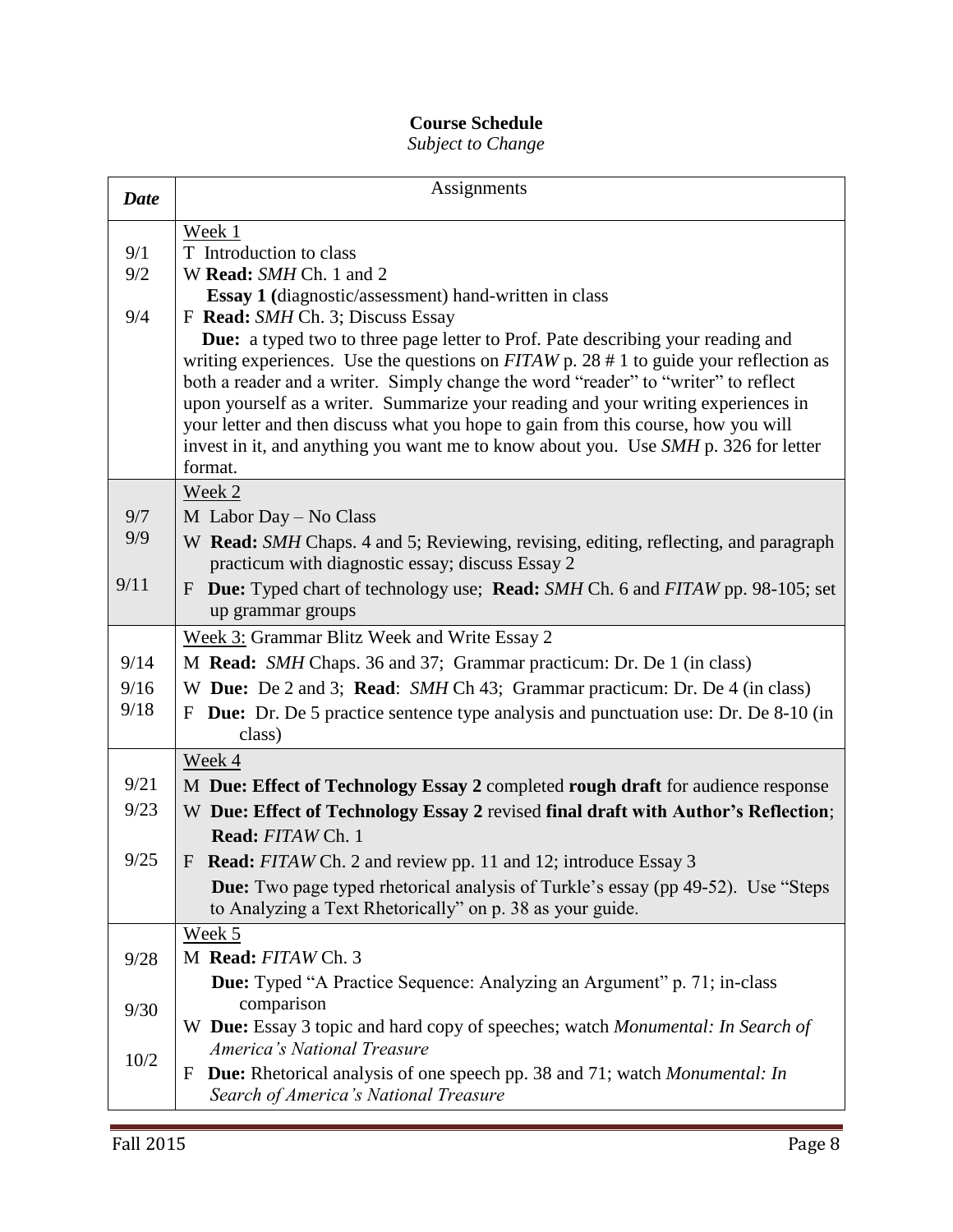| <b>Date</b> | Assignments                                                                                                                            |  |  |
|-------------|----------------------------------------------------------------------------------------------------------------------------------------|--|--|
|             | Week 6                                                                                                                                 |  |  |
| 10/5        | M <b>Quiz:</b> Sentence type analysis and punctuation; writing workshop                                                                |  |  |
|             | <b>Due:</b> Rhetorical analysis of second speech pp. 38 and 71                                                                         |  |  |
| 10/7        | W Due: Rhetorical Analysis and Comparison of two Speeches: Essay 3 audience                                                            |  |  |
| 10/9        | response                                                                                                                               |  |  |
|             | F Due: Rhetorical Analysis and Comparison of two Speeches: Essay 3 final draft<br>with Author's Reflection and hard copies of speeches |  |  |
|             | Week 7                                                                                                                                 |  |  |
| 10/12       | M Read: SMH Ch. 8 and 9; introduction to research                                                                                      |  |  |
| 10/14       | W Read: SMH Ch. 10 and 11                                                                                                              |  |  |
|             | Due: Research Proposal; narrowing the focus                                                                                            |  |  |
| 10/16       | Library Session in Library Room 202<br>F                                                                                               |  |  |
|             | Week 8                                                                                                                                 |  |  |
| 10/19       | M Library Session                                                                                                                      |  |  |
| 10/21       | <b>W</b> Library Session                                                                                                               |  |  |
|             | <b>Due:</b> Library Worksheet due by 5 pm at Reference Librarians' Desk                                                                |  |  |
| 10/23       | Fall Break – no class<br>F                                                                                                             |  |  |
|             |                                                                                                                                        |  |  |
|             | Week 9                                                                                                                                 |  |  |
| 10/26       | M Due: Works Consulted page: minimum of 10 sources typed in proper W.C. format                                                         |  |  |
|             | <b>Read:</b> SMH Ch. 12 and 13; work with sources practicum: works consulted and                                                       |  |  |
| 10/28       | note cards                                                                                                                             |  |  |
| 10/30       | Bring: 4x6 cards and a hard copy of one source from which you want to take<br>notes                                                    |  |  |
|             | W Read: FITAW Ch. 4 (skip essays) and Ch. 5; working thesis workshop                                                                   |  |  |
|             | F Due: 20 note cards with sources; FITAW Ch. 7 pp. 164-81 (read annotations), 192-                                                     |  |  |
|             | 10                                                                                                                                     |  |  |
|             | Week 10                                                                                                                                |  |  |
| 11/2        | M FITAW Ch. 8; ethos, pathos, logos analysis of research content                                                                       |  |  |
| 11/4        | W Due: minimum 30 new note cards in standard form                                                                                      |  |  |
|             | <b>Read:</b> SMH Ch. 32; documentation workshop using note cards                                                                       |  |  |
| 11/6        | <b>Read:</b> FITAW Ch. 9; introduction and conclusion workshop<br>F                                                                    |  |  |
|             | Week 11                                                                                                                                |  |  |
| 11/9        | M Read: SMH Ch. 45 and 57; parallel structure and apostrophe practicum                                                                 |  |  |
| 11/11       | W Due: 5 page research draft and hard copies of the source pages used in the draft                                                     |  |  |
| 11/13       | <b>Due:</b> 7 page minimum draft manuscript with marked copies of sources in envelope<br>F                                             |  |  |
|             |                                                                                                                                        |  |  |
|             |                                                                                                                                        |  |  |